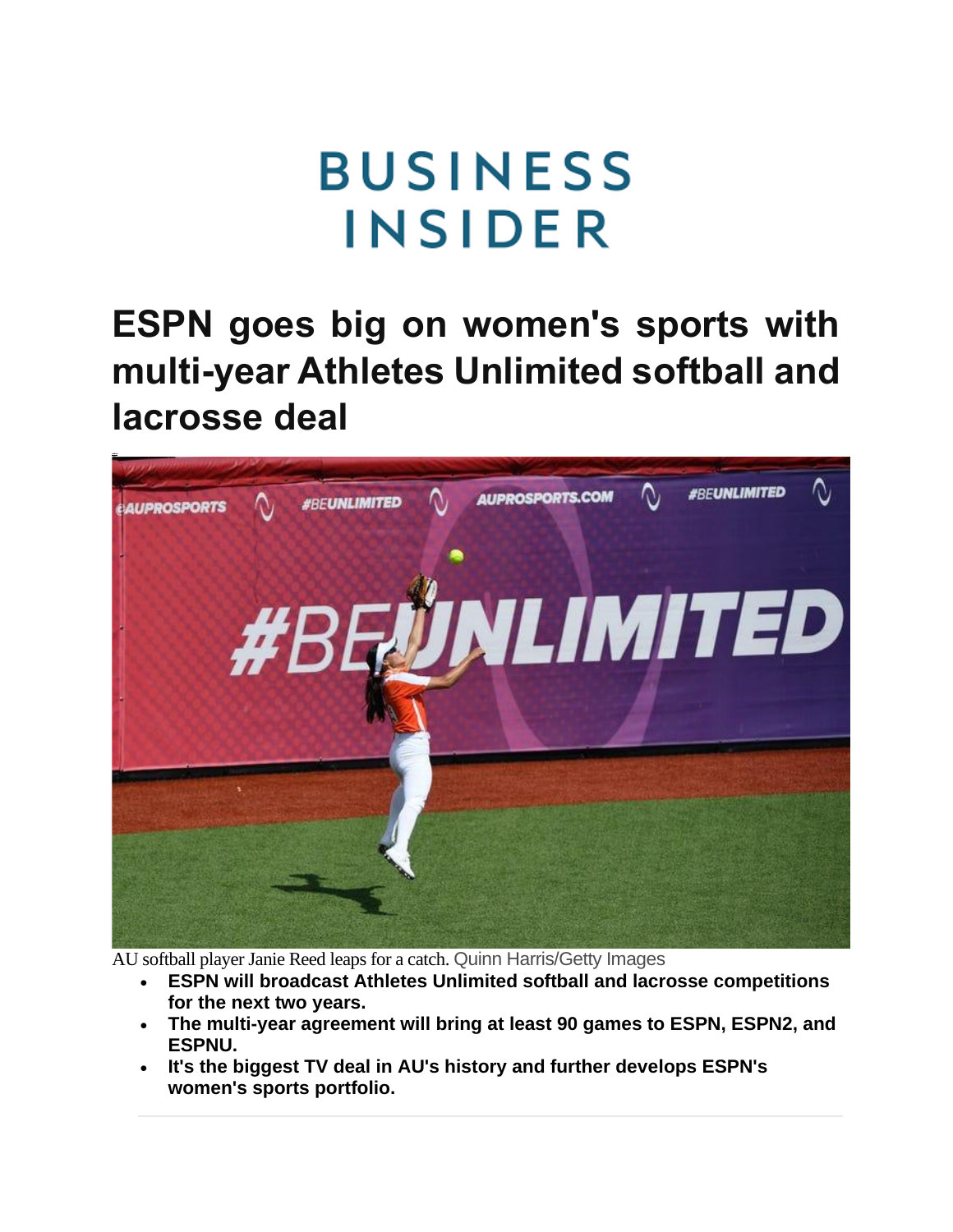"Put women's sports on TV" has [become a rallying cry](https://breakingt.com/products/put-womens-sports-on-tv) among women's sports enthusiasts, who know that access and exposure to competition is essential to grow the games they love.

ESPN and Athletes Unlimited heard them loud and clear.

The sports broadcasting giant struck a deal with AU to exclusively carry its softball and lacrosse competitions for the next two years. In total, fans will be able to tune in live for more than 160 games across ESPN's platforms.



Kayla Wood competes during Athletes Unlimited's inaugural lacrosse season. Athletes Unlimited

With at least 90 of those contests accessible on ESPN, ESPN2, or ESPNU, the agreement marks Athletes Unlimited's biggest TV deal to date and further develops ESPN's women's sports portfolio.

"We are proud to collaborate with ESPN to solidify Athletes Unlimited Softball and Athletes Unlimited Lacrosse as two of the major pro sports leagues in the US," AU CEO and Co-Founder Jon Patricof said in a release. "This deal establishes our presence as a major force in the pro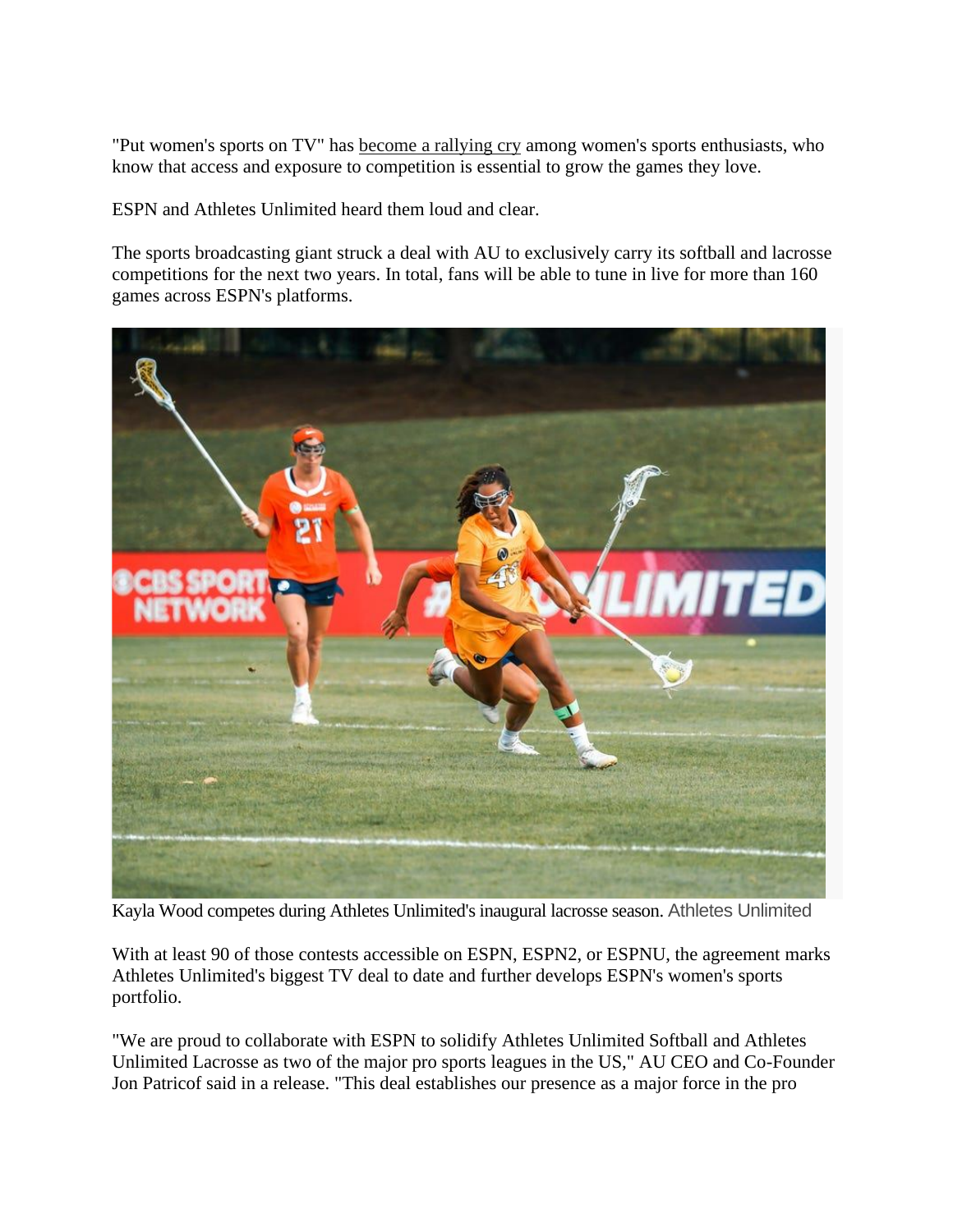sports landscape in the US, while serving as yet another reminder of ESPN's commitment to women's sports."

Athletes Unlimited, a collective of women's sports leagues that was founded in 2020, has reinvented the scoring systems in softball, volleyball, lacrosse, and basketball while bringing each game to the masses. The leagues' unique athlete-centered model offers a markedly different product from the more traditional professional sports leagues ESPN typically carries.



Athletes Unlimited softball players huddle up. Athletes Unlimited

In each league within Athletes Unlimited — including softball and lacrosse — players earn points based on both team wins and individual performance. The player leaderboard changes in real-time, and at the end of each week, the top four point earners become the captains of reshuffled squads for the following week's games.

"ESPN is excited to expand its relationship with Athletes Unlimited and be part of their innovative approach to women's professional sports," ESPN President of Programming and Original Content Burke Magnus said in the release. "We are looking forward to showcasing these world class softball and lacrosse athletes as part of our longstanding commitment to women's sports."

Athletes Unlimited's inaugural two-week softball league — AUX Softball — is scheduled for June 13-25 in San Diego. All 18 games — including a double-header on the 50th anniversary of Title IX — will be available to fans on either ESPN, ESPN2, or ESPNU.